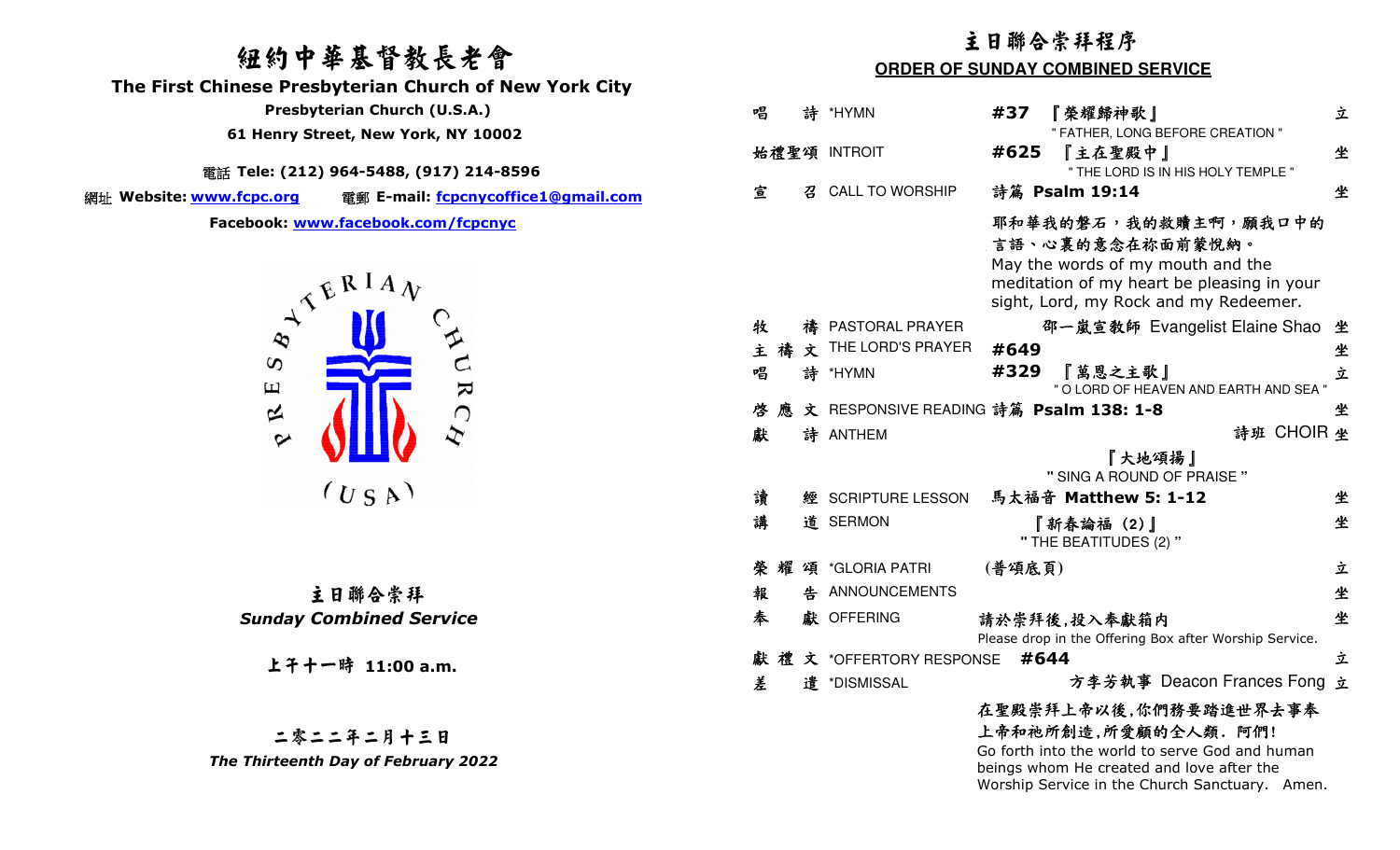阿 們 頌AMEN\* **#675** 

;

立 立

唱 詩 \*HYMN **#230** 『禮拜散時歌』<br>"LOPP PIONICO

" LORD, DISMISS US WITH THY BLESSING "

**\*please stand**

### 啟應文: 詩篇 138篇: 1-8節

#### 主席啟:我要一心稱謝祢,在諸神面前歌頌祢。

- 會眾應: 我要向祢的聖殿下拜,為祢的慈愛和誠實稱讚祢的名; 因祢使祢的話 顯為大,過於祢所應許的。
	- 啟: 我呼求的日子,祢就應允我,鼓勵我,使我心裡有能力。
	- 應:耶和華啊,地上的君王都要稱謝祢,因他們聽見了口中的言語。
	- 啟: 他們要歌頌耶和華的作為,因耶和華大有榮耀。」
	- 應: 耶和華雖高,仍看顧低微的人; 祂卻從遠處看出驕傲的人。
- 一 啟: 我雖行在患難中,祢必將我救活; 我的仇敵發怒,祢必伸手抵擋他們; 祢的右手也必救我。
- 應: 耶和華必成全關乎我的事; 耶和華啊,祢的慈愛永遠長存! 求祢不要 離棄祢手所造的。

## **Responsive Reading: Psalm 138: 1-8**

- 1I will praise you, O Lord, with all my heart; before the gods I will sing your praise.
- 2 I will bow down toward your holy temple and will praise your name for your love and your faithfulness, for you have exalted above all things your name and your word. 講道經文: 馬太福音 5: 1-12
- 3When I called, you answered me; you made me bold and stouthearted.
- 4 May all the kings of the earth praise you, O Lord, when they hear the words of your mouth,
- 5May they sing of the ways of the Lord, for the glory of the Lord is great.
- 6 Though the Lord is on high, He looks upon the lowly, but the proud He knows from afar.
- 7 Though I walk in the midst of trouble, you preserve my life; you stretch out your hand against the anger of my foes, with your right hand you save me.
- 8 The Lord will fulfill His purpose for me; your love, O Lord, endures forever – do not abandon the works of your hands.

- 1 耶穌看見這許多的人,就上了山,既已坐下,門徒到祂跟前來,
- 2 祂就開口教訓他們,說:
- 3 虛心的人有福了,因為天國是他們的.
- 4 哀慟的人有福了,因為他們必得安慰.
- 5 溫柔的人有福了,因為他們必承受地土.
- 6 飢渴慕義的人有福了,因為他們必得飽足.
- 7 憐恤人的人有福了,因為他們必蒙憐恤.
- 8 清心的人有福了,因為他們必得見上帝.
- 9 使人和睦的人有福了,因為他們必稱為上帝的兒子.
- 10 為義受逼迫的人有福了,因為天國是他們的.
- 11 人若因我辱罵你們,逼迫你們,揑造各樣壞話毀謗你們,你們就有 福了.
- 12 應當歡喜快樂,因為你們在天上的賞賜是大的.在你們以前的先 知,人也是這樣逼迫他們.

#### **Scripture Lesson: Matthew 5: 1-12**

- 1 Now when He saw the crowds, He went up on a mountainside and sat down. His disciples came to Him,
- 2 and He began to teach them, saying
- 3 Blessed are the poor in spirit, for theirs is the kingdom of heaven.
- 4 Blessed are those who mourn, for they will be comforted.
- 5 Blessed are the meek, for they will inherit the earth.
- 6 Blessed are those who hunger and thirst for righteousness, for they will be filled.
- 7 Blessed are the merciful, for they will be shown mercy.
- 8 Blessed are the pure in heart, for they will see God.
- 9 Blessed are the peacemakers, for they will be called sons of God.
- 10 Blessed are those who are persecuted because of righteousness, for theirs is the kingdom of heaven.
- 11 Blessed are you when people insult you, persecute you and falsely say all kinds of evil against you because of me.
- 12 Rejoice and be glad, because great is your reward in heaven, for in the same way they persecuted the prophets who were before you.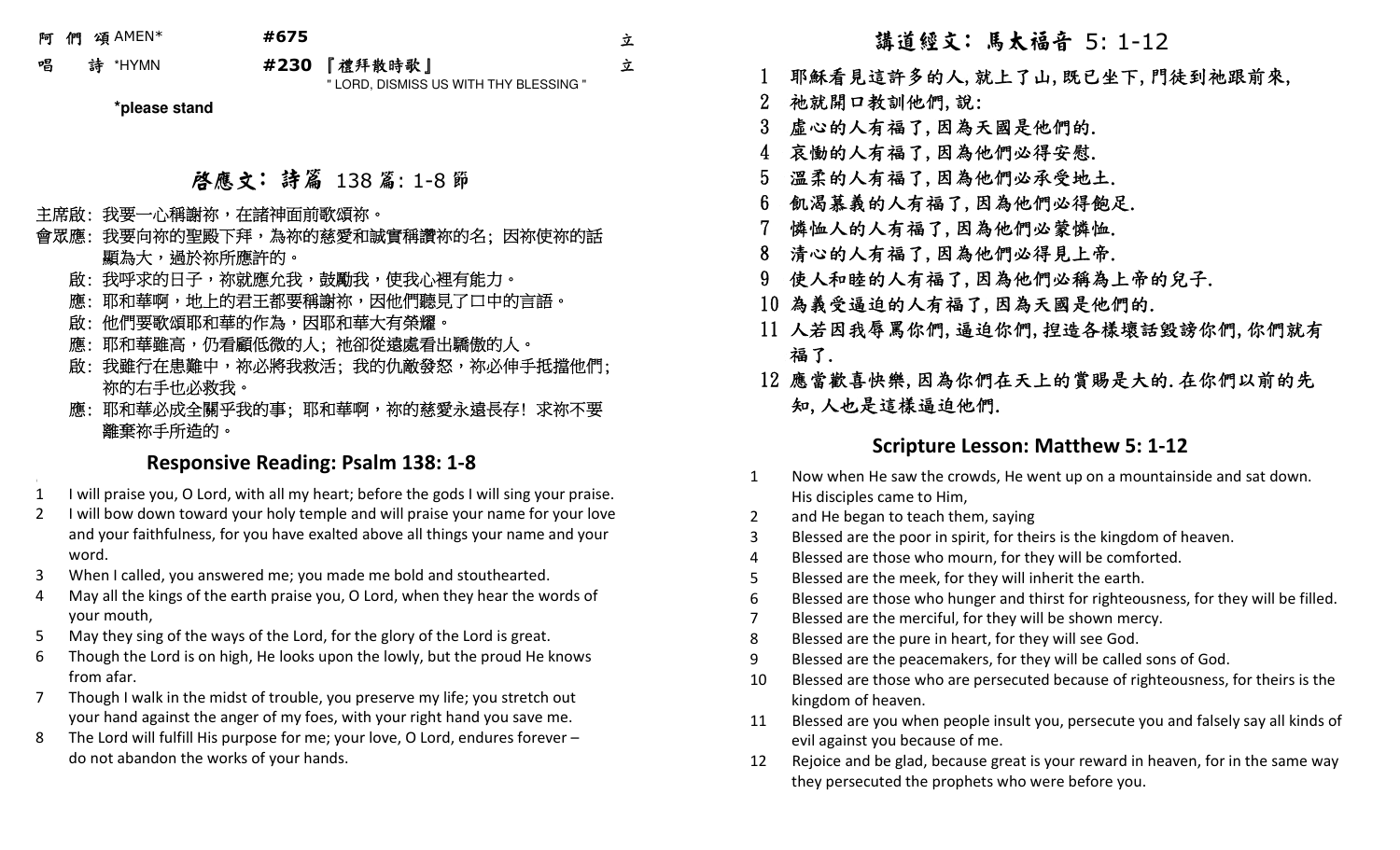# 報告事項

1.歡迎首次參加主日崇拜之新朋友,盼望你能繼續參加聚會,散會後請留下姓名, 通訊處及電話與司事,以便教會與你聯絡。

 We extend our welcome to those who are worshipping with us for the first time today. Please leave your name, address and phone number with the ushers so that we can contact you in the future. We hope to see you again.

- 2.祈禱會: 逢禮拜四下午二時在本堂舉行,歡迎各兄姊屆時參加,因疫情影響者請在不同地方一齊誠心為教會守望禱告。
- 3.伉儷團契例會: 今主日下午二時舉行,請各團友屆時出席。
- 4.各兄姊如需要2021年本堂全年奉獻收據作報稅之用,請先向辦公室登記。
- 5.本會會友余兆淮先生於2022年1月22日主懷安息。安息禮拜已於1月27日舉行, 願主安慰其家屬。

 Mr. Sew Wai Yee, our member, went to be with the Lord on January 22, 2022. The Funeral Service was held on January 27, 2022. May the Lord comfort his family.

- 6.各兄姊於教會辦公時間內每日上午九時至下午五時可用本堂電話 **(212) 964-5488**或手提電話 **(917) 214-8596**聯絡同工。
- 7.本堂在網址 **www.fcpc.org** 上載主日週刊,講道錄音,請瀏覽及收聽。

## **誠聘主任牧師**

**紐約中華基督教⻑老會誠聘主任牧師。** 

**具美國⻑老會 (Presbyterian Church USA) 認同之神學學位,** 

**三年服務堂會經驗, 需能講流利粵語, 及具備英語溝通能力。** 

#### **請寄履歷致:PNC,**

The First Chinese Presbyterian Church

61 Henry Street, New York, NY 10002, <u>或電郵 f<mark>cpcsession@gmail.com</mark></u>

The First Chinese Presbyterian Church

is seeking a Pastor (Head of Staff).

The candidate should possess qualifications acceptable by

the Presbyterian Church (USA) for Minister of Word and Sacrament,

 with 3 years of pastoral experience, and fluency in Cantonese and spoken English.Please send resume to:

PNC,

The First Chinese Presbyterian Church,

61 Henry Street, New York, NY10002, or Email: f**cpcsession@gmail.com** 

# **誠聘 Position Vacant**

**紐約中華基督教⻑老會誠聘幹事。** 

## **須有大學學歷; 能講流利粵語; 及具備英語,華語溝通能力**;

**中,英文,電腦打字。 請寄履歷致:**Administrative Assistant

The First Chinese Presbyterian Church

61 Henry Street, New York, NY 10002, <u>或電郵 f<mark>cpcny@yahoo.com</mark></u>

The First Chinese Presbyterian Church

is seeking an Administrative Assistant:

 The candidate should have some college credits; fluency in Cantonese; spoken English and Mandarin; and ability to type English and Chinese.Please send resume to:

Administrative Assistant

The First Chinese Presbyterian Church,

61 Henry Street, New York, NY10002, or Email: fcpcny@yahoo.com

#### 獻花

 婦女部紀念黃德夫人雷顯彬夫婦紀念甄培恪先生

# 代禱事項

- 1.為本堂各同工、全體長老、執事、董事及領袖們在教會中事奉的心志禱告。
- 2.為祈禱會禱告。求聖靈感動更多弟兄姊妹同心合意為教會守望。
- 3.為紐約市華埠社區禱告。願本堂藉著崇拜、關懷、社區服務、網絡廣播節目 廣傳福音。
- 4.為身體和心靈軟弱的弟兄姊妹禱告。求主醫治,使他們早日康復: 吳秀琼女士、林伍新蘭女士、陳玉金女士、張淑德女士、劉浪波夫人、 王金鐲先生。
- 5.為本堂聘牧事工禱告。求主差遣合適主任牧師來牧養教會。
- 6.為本堂聘請幹事禱告。求主差遣合適同工來協助堂務。
- 7.為弟兄姊妹未信主的親友禱告。